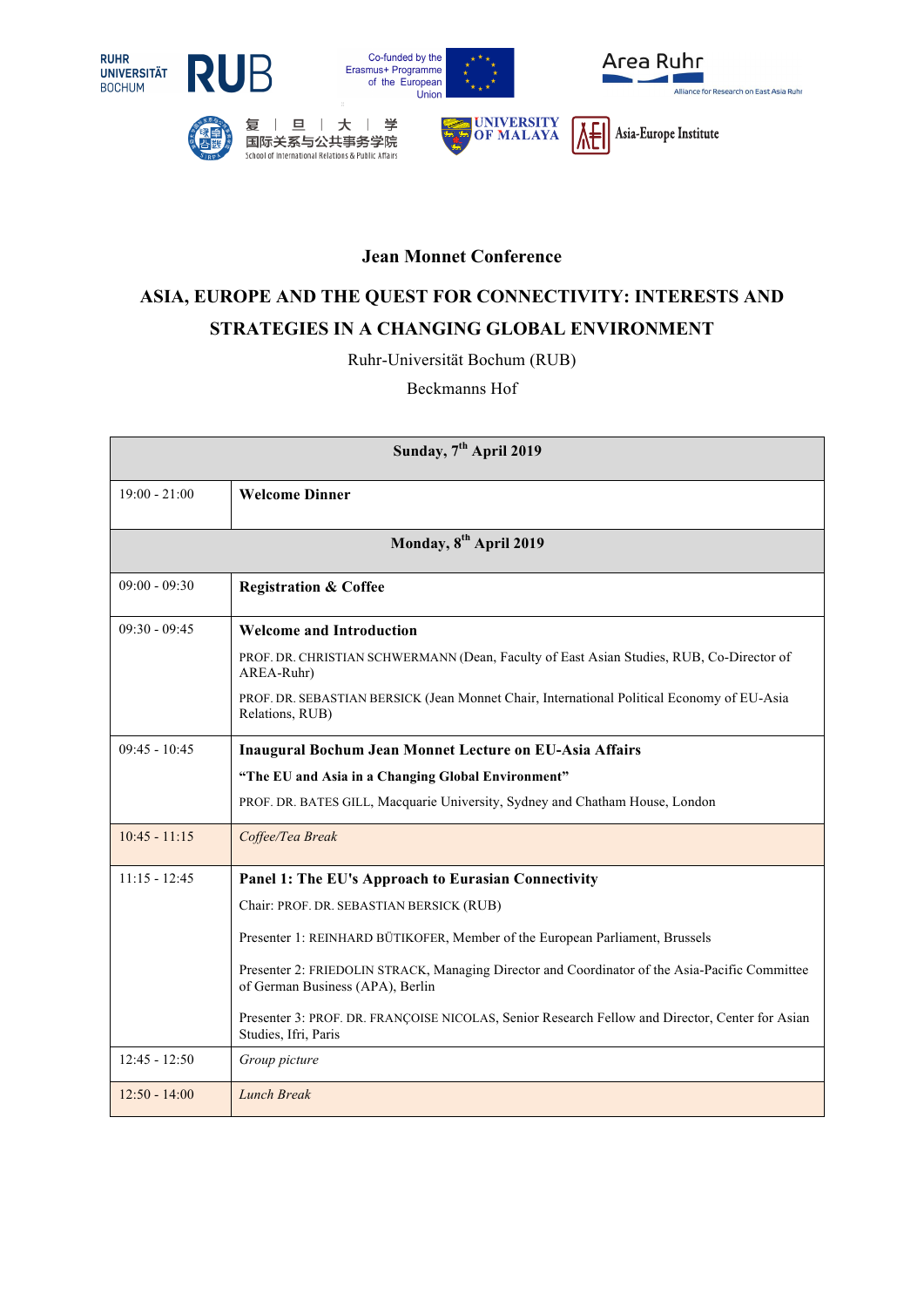















14:00 - 15.30 **Panel 2: Connecting Southeast Asia** Chair: MIREIA PAULO (Research Associate, Department of International Political Economy of East Asia, RUB) Presenter 1: PROF. DR. JÖRN DOSCH, Department Chair of International Politics, Universität Rostock Presenter 2: DR. NURUL ISNAENI, Senior Lecturer, Universitas Indonesia, Jakarta Presenter 3: DR. RAHUL MISHRA, Senior Lecturer, Asia-Europe Institute (AEI), University of Malaya, Kuala Lumpur 15:30 - 16:00 *Coffee/Tea Break* 16:00 - 17:30 **Panel 3: Perspectives from the Indo-Pacific**  Chair: PROF. DR. JÖRN-CARSTEN GOTTWALD (Department of East Asian Politics, RUB) Presenter 1: PROF. DR. UMMU SALMA BAVA, Centre for European Studies, Jawaharlal Nehru University, New Delhi Presenter 2: PROF. DR. BATES GILL, Macquarie University, Sydney and Chatham House, London Presenter 3: PROF. DR. WERNER PASCHA, Universität Duisburg-Essen, Duisburg 18:00 - 20:00 *Conference Dinner*

| Tuesday, 9 <sup>th</sup> April 2019 |                                                                                                                                                                    |
|-------------------------------------|--------------------------------------------------------------------------------------------------------------------------------------------------------------------|
| $09:00 - 10:30$                     | Panel 4: Re-shaping Eurasia: China's Belt and Road Initiative                                                                                                      |
|                                     | Chair: JULIA SCHWERBROCK, Area-Ruhr Doctoral Programme, RUB (tbc)                                                                                                  |
|                                     | Presenter 1: PROF. DR. CHANGHE SU, Executive Dean, School of International Relations and Public<br>Affairs (SIRPA), Fudan University, Shanghai                     |
|                                     | Presenter 2: PROF. DR. DR. NELE NOESSELT, Universität Duisburg-Essen, Duisburg                                                                                     |
|                                     | Presenter 3: PROF. DR. MARC LANTEIGNE, Department of Political Science at the University of<br>Tromsø, Norway                                                      |
| $10:30 - 11:00$                     | Coffee/Tea Break                                                                                                                                                   |
| $11:00 - 12:30$                     | <b>Panel 5: Russia and Eurasian Connectivity</b>                                                                                                                   |
|                                     | Chair: DIANA SCHNELLE (Research Associate, Department of International Political Economy of East<br>Asia, RUB)                                                     |
|                                     | Presenter 1: PROF. DR. NEIL COLLINS, School of Humanities and Social Sciences, Political Science<br>and International Relations, Nazarbayev University, Kazakhstan |
|                                     | Presenter 2: DR. ANDREY KRIVOROTOV, Secretary of the Board at Shtokman Development AG,                                                                             |